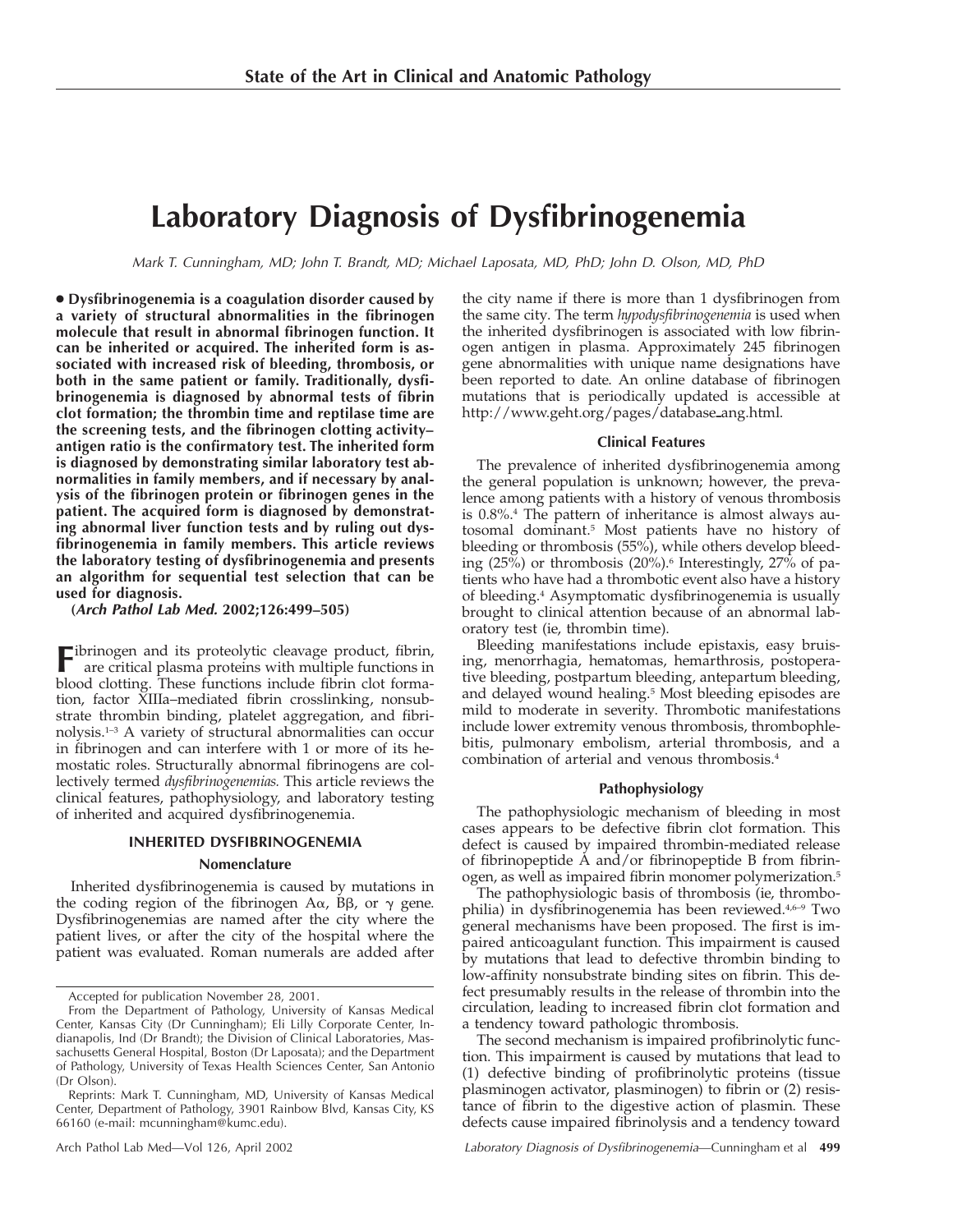

**Figure 1.** Diagram of the fibrinogen molecule and location of mutations associated with thrombophilia. Fibrinogen is composed of <sup>2</sup> half molecules, each containing 1 A $\alpha$ , 1 B $\beta$ , and 1  $\gamma$  chain. Each half molecule associates at the amino terminus (n) to form the central E domain. Each half molecule also has a terminal D domain that contains the carboxy terminus of 1 BB and 1  $\gamma$  chain (C), and a terminal alpha-C domain that contains the carboxy terminus of 1 A $\alpha$  chain (c). Mutations that are most likely associated with thrombosis (data from Haverkate and Samama<sup>4</sup>) are shown for each domain. The name designation for each mutation is shown in parentheses.

pathologic thrombosis. The specific mutations that are most likely associated with thrombosis are shown in Figure 1.

### **ACQUIRED DYSFIBRINOGENEMIA**

### **Clinical Features**

Acquired dysfibrinogenemia is usually caused by disease of the liver or biliary tract. The specific disease associations include cirrhosis,<sup>10</sup> chronic active liver disease,<sup>11</sup> acute liver failure,<sup>11</sup> acetaminophen overdose,<sup>12</sup> choledochal cyst of the bile duct,<sup>13</sup> and miscellaneous causes of obstructive jaundice.<sup>11</sup> The prevalence of dysfibrinogenemia is higher in patients with liver disease  $(76\%$  to  $86\%)$  than in those with obstructive jaundice  $(8\%)$ .<sup>11</sup> One case report associated acquired dysfibrinogenemia with mithramycin administration.14

Acquired dysfibrinogenemia is also a paraneoplastic marker of certain malignancies, such as hepatoma and renal cell carcinoma.15–18 The dysfibrinogen is usually present at the time of diagnosis and disappears when the tu-

mor is in remission. The dysfibrinogen can also reappear after tumor relapse.

### **Pathophysiology**

The mechanism of acquired dysfibrinogenemia involves increased sialylation of carbohydrate side chains of the fibrinogen molecule.16,19,20 The additional sialic acid residues are localized to the B $\beta$  and  $\gamma$  chains.<sup>20</sup> This chemical change increases the net negative charge of fibrinogen, which promotes charge repulsion between fibrin monomers and decreases the rate of fibrin polymerization.<sup>21</sup>

In vitro data suggest that the mechanism of cancer-associated dysfibrinogenemia involves the synthesis and secretion of abnormal fibrinogen by tumor cells. Several tumor cell lines are capable of fibrinogen synthesis, including HepG2 human hepatoma,<sup>22</sup> ME-180 human uterine cervix carcinoma,<sup>23</sup> and MCF-7 human breast carcinoma.<sup>24</sup> In the case of MCF-7 cells, the fibrinogen  $B\beta$  chain is missing an amino terminal peptide fragment, and the final molecule is defective in assembly.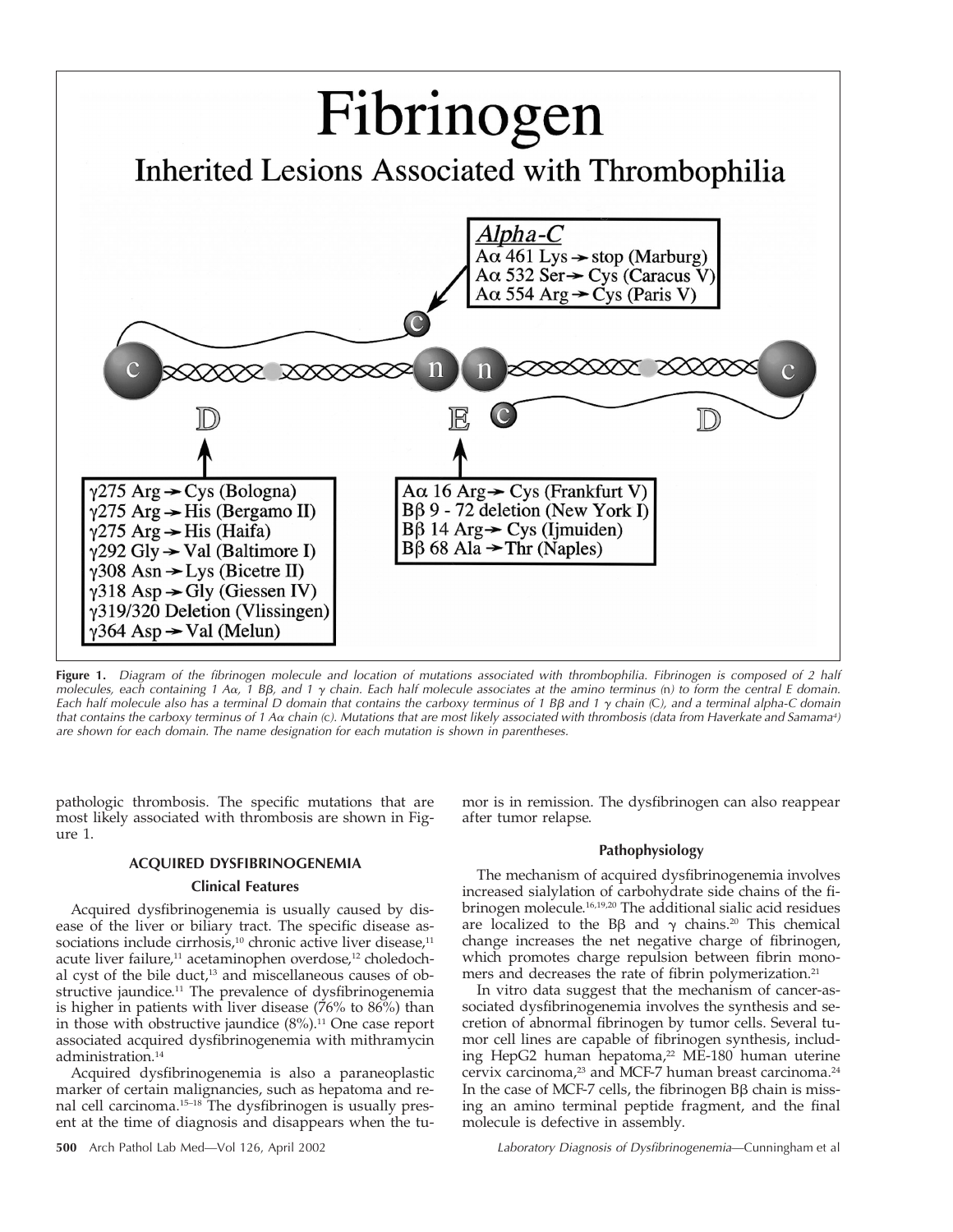It is unknown if acquired dysfibrinogenemia is an independent risk factor for bleeding or thrombosis. Only rarely has bleeding been reported.<sup>14</sup> This is a difficult issue to resolve, in part because patients with hepatobiliary disease develop a variety of hemostatic abnormalities that could contribute to bleeding or thrombotic risk.25

### **Laboratory Diagnosis**

A laboratory testing algorithm for the diagnosis of dysfibrinogenemia is shown in Figure 2. It is based in part on criteria established by the International Society of Thrombosis and Haemostasis (Subcommittee on Fibrinogen; Scientific and Standardization Committee).4 Testing begins with sensitive but nonspecific screening tests and then proceeds to more specific confirmatory tests. This algorithm can be used in patients with bleeding or thrombosis not explained by more common acquired or inherited entities.

## **SCREENING TESTS Thrombin Time**

The primary screening test is the thrombin time. The thrombin time measures the rate of fibrin clot formation after the addition of a standard concentration of thrombin to citrated plasma.<sup>26</sup> Thrombin mediates fibrin clot formation by cleaving 2 molecules each of fibrinopeptide A and fibrinopeptide B from fibrinogen, producing fibrin monomer. Fibrin monomer then polymerizes in a linear and lateral fashion to form the fibrin clot. Dysfibrinogens prolong the thrombin time by inhibiting fibrinopeptide A and/or B release, or by inhibiting fibrin monomer polymerization.4 Only 1 dysfibrinogen has been reported to shorten the thrombin time.<sup>6</sup>

The sensitivity of the thrombin time in dysfibrinogenemia is not well characterized. The specificity of the thrombin time is poor (Table). Some of the conditions listed in the Table, such as low or high plasma fibrinogen concentration, are common in hospitalized patients and need to be considered when interpreting abnormal results. If heparin contamination is a possibility, then protamine or heparinase can be added to plasma to neutralize heparin's effect on the thrombin time.

### **Reptilase Time**

An alternative screening test is the reptilase time.4 This test measures the rate of fibrin clot formation after the addition of reptilase to citrated plasma. Reptilase is a snake venom enzyme obtained from *Bothrops jararaca* or *Bothrops atrox*. Its mechanism of action differs from thrombin in that only fibrinopeptide A, and not fibrinopeptide B, is cleaved from fibrinogen.<sup>27,28</sup>

Dysfibrinogens prolong the reptilase time by inhibiting either fibrinopeptide A release or fibrin monomer polymerization. One advantage of this test is that it is unaffected by heparin. The diagnostic sensitivity of the reptilase time is unknown. Some authorities recommend that both the thrombin time and reptilase time be used for screening of dysfibrinogenemia.<sup>29</sup>

### **CONFIRMATORY TEST**

### **Fibrinogen Activity–Antigen Ratio**

If either the thrombin time or the reptilase time is positive for dysfibrinogen, then the confirmatory test is the fibrinogen activity–antigen ratio.4,30 A fibrinogen activity–

antigen ratio that is below the reference range is considered positive for the diagnosis. The sensitivity and specificity values of this test are not well characterized. Its use is based primarily on tradition.

The fibrinogen activity is based on the measurement of fibrin polymerization function and is most commonly determined by the Clauss method. The Clauss method measures the rate of clot formation after adding a high concentration of thrombin to citrated plasma.31 The fibrinogen activity of the patient sample is derived from a standard curve relating the clotting time to plasma standards of known fibrinogen activity.

An alternative approach for measuring fibrinogen activity is the prothrombin time–based method.32 The fibrinogen activity of the patient sample is determined from a standard curve relating the maximum turbidity of the clot (derived from the prothrombin time polymerization curve) to plasma standards of known fibrinogen activity. This test has not been validated for the diagnosis of dysfibrinogenemia, so it cannot be recommended at this time.

The fibrinogen antigen concentration can be determined by immunologic (enzyme-linked immunosorbent assay, radial immunodiffusion),<sup>30,33</sup> precipitation (heat, sulphite),33–35 and thrombin clotting methods.33,34 Some of these approaches have sources of error that need to be taken into consideration. For example, fibrin degradation products can cause falsely elevated fibrinogen antigen values when using sulphite precipitation,<sup>35</sup> thrombin clotting,<sup>35</sup> and some immunologic methods.<sup>33</sup> Falsely decreased fibrinogen antigen values can occur with the heat precipitation method in the presence of fibrin degradation products, $33$  cryoglobulins, $34$  and high plasma viscosity. $34$ 

There are some preanalytic and analytic issues to be aware of regarding the fibrinogen activity–antigen ratio. First, the activity and antigen assays should be performed on the same sample because fibrinogen levels can fluctuate from day to day.36,37 Second, the activity-antigen ratio should be interpreted against a method-specific reference range because fibrinogen antigen and activity levels are method dependent.38 These variables can be controlled if a single laboratory performs the activity and antigen assays on the same sample and then reports the ratio result along with a method-specific reference range.

### **Thrombin Time 1:1 Mixing Study**

Some cases of acquired dysfibrinogenemia have a normal fibrinogen activity–antigen ratio, despite having a prolonged thrombin time.14,39 To document that the cause of the abnormal thrombin time is due to a fibrinogen defect, one can perform a modification of the thrombin time 1:1 mixing study.14 The modified test is performed in 2 parts. In part 1, a thrombin time is determined on a 1:1 mix of patient plasma and pooled normal plasma. In part 2, a thrombin time is determined on a 1:1 mix of defibrinated patient plasma and pooled normal plasma. The patient plasma is defibrinated by heating at  $56^{\circ}$ C for 10 minutes. The control for part 2 is a 1:1 mix of buffered saline and pooled normal plasma.

In acquired dysfibrinogenemia, the thrombin time 1:1 mix is prolonged in part 1, and normal (corrected) in part 2. The basis for a prolonged thrombin time in part 1 is that the dysfibrinogen inhibits fibrin clot assembly of normal fibrinogen. The basis for a corrected thrombin time in part 2 is that the inhibitory dysfibrinogen has been re-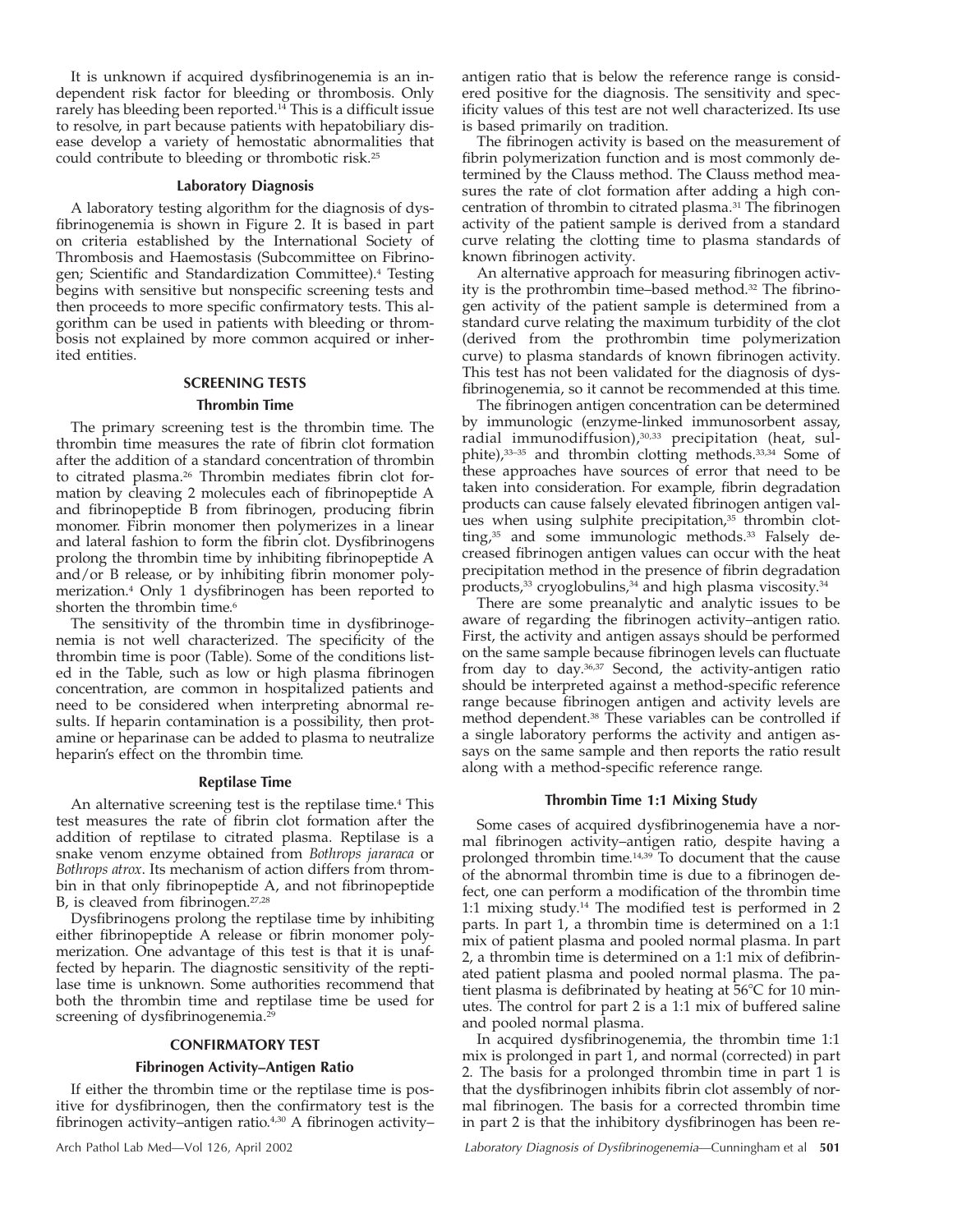

Figure 2. Laboratory testing algorithm for diagnosis of dysfibrinogenemia.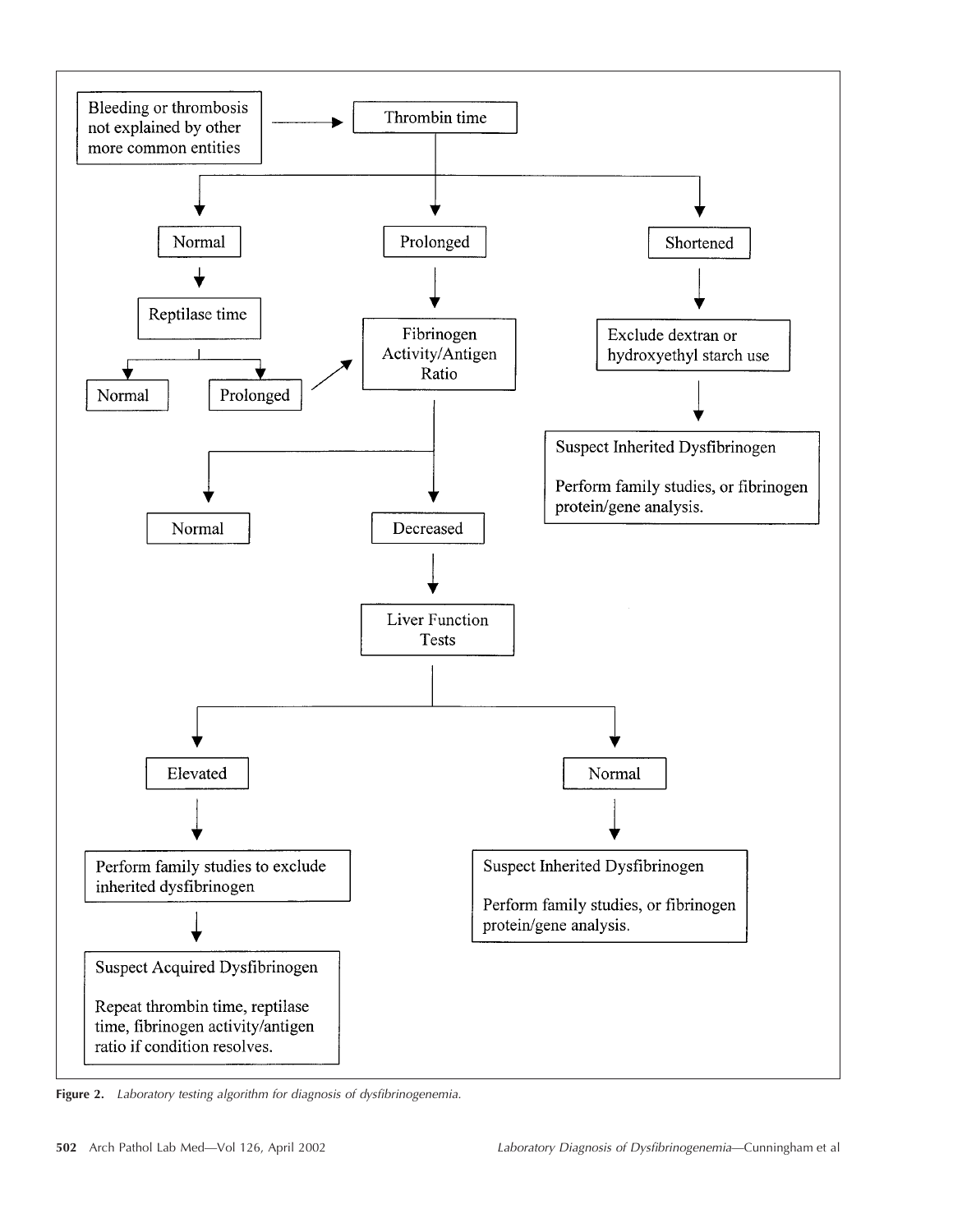| <b>Effect of Various Disorders and Substances on Thrombin Time</b>                                        |                      |                                                                                                                                       |
|-----------------------------------------------------------------------------------------------------------|----------------------|---------------------------------------------------------------------------------------------------------------------------------------|
| Disorder/Substance                                                                                        | <b>Thrombin Time</b> | <b>Mechanism of Effect</b>                                                                                                            |
| Amyloidosis, AL type <sup>42</sup>                                                                        | Prolonged            | Inhibition of fibrin clot formation; identity of inhibitor unknown                                                                    |
| Drugs                                                                                                     |                      |                                                                                                                                       |
| Argatroban <sup>43</sup>                                                                                  | Prolonged            | Inhibition of thrombin                                                                                                                |
| Bovine thrombin, topical <sup>44-46</sup>                                                                 | Prolonged            | Development of alloantibodies against bovine thrombin;<br>may crossreact with human thrombin                                          |
| Dextran <sup>47,48</sup>                                                                                  | Shortened            | Increased fibrin monomer polymerization                                                                                               |
| Heparin <sup>49</sup>                                                                                     | Prolonged            | Inhibition of thrombin                                                                                                                |
| Hirudin, hirugen, hirulog <sup>50,51</sup>                                                                | Prolonged            | Inhibition of thrombin                                                                                                                |
| Hydroxyethyl starch <sup>52</sup>                                                                         | Shortened            | Unknown                                                                                                                               |
| Tissue plasminogen activator <sup>53</sup>                                                                | Prolonged            | Inhibition of fibrin monomer polymerization due to production<br>of fibrin degradation products                                       |
| Urokinase <sup>53</sup>                                                                                   | Prolonged            | Inhibition of fibrin monomer polymerization due to production<br>of fibrin degradation products                                       |
| Dysfibrinogenemia                                                                                         |                      |                                                                                                                                       |
| Inherited <sup>6</sup>                                                                                    | Prolonged            | Inhibition of fibrinopeptide A release; inhibition of fibrino-<br>peptide B release; inhibition of fibrin monomer poly-<br>merization |
|                                                                                                           | Shortened            | Unknown                                                                                                                               |
| Acquired <sup>21</sup>                                                                                    | Prolonged            | Inhibition of fibrin monomer polymerization                                                                                           |
| Fibrin degradation products <sup>54-56</sup>                                                              | Prolonged            | Inhibition of fibrin monomer polymerization                                                                                           |
| Fibrinogen                                                                                                |                      |                                                                                                                                       |
| High plasma levels <sup>57</sup>                                                                          | Prolonged            | Unknown                                                                                                                               |
| Low plasma levels <sup>58</sup>                                                                           | Prolonged            | Decreased fibrinogen substrate                                                                                                        |
| Monoclonal immunoglobulins <sup>59-61</sup>                                                               | Prolonged            | Inhibition of thrombin; inhibition of fibrin monomer poly-<br>merization                                                              |
| Radiocontrast agents <sup>62</sup><br>Diatrizoate, ioxaglate,<br>ioxithalamate, iopamidol,<br>metrizamide | Prolonged            | Inhibition of fibrin monomer generation and polymerization                                                                            |

moved by heat precipitation. The sensitivity, specificity, and predictive values of this test are unknown.

### **Fibrinogen Electrophoresis**

One-dimensional and 2-dimensional gel electrophoresis are useful in confirming an inherited dysfibrinogen if the mutation alters the apparent molecular weight or isoelectric point of the A $\alpha$ ,  $\bar{B}\beta$ , or  $\gamma$  chain.<sup>40,41</sup> One-dimensional electrophoresis separates polypeptides based on apparent molecular weight. Two-dimensional electrophoresis separates polypeptides based on apparent molecular weight in the first dimension and isoelectric point in the second dimension. These analyses can be performed either on purified fibrinogen or on plasma if the electrophoresis is followed by immunoblotting with fibrinogen-specific antibodies.

An example in which electrophoresis has been used is fibrinogen Ōsaka V ( $\gamma$  375: Gly $\rightarrow$ Arg), which causes a defect in high-affinity calcium binding. In the presence of calcium, fibrinogen Osaka V has a slower migrating  $\gamma$ chain compared to the normal  $\gamma$  chain on 1-dimensional electrophoresis. This difference in protein migration rate allows detection of both the heterozygous and homozygous states.

### **Distinguishing the Acquired and Inherited Forms**

Acquired dysfibrinogenemia is typically diagnosed by demonstrating (1) abnormal laboratory tests of hepatocellular or cholestatic function (ie, aspartate aminotransferase, alanine aminotransferase, alkaline phosphatase,  $\gamma$ -glutamyltransferase, direct bilirubin) and (2) normal thrombin time and/or reptilase time in family members. The diagnosis can be further substantiated by repeat testing after the condition resolves to show that fibrinogen function returns to normal.17 The possibility of an inherited defect should be considered if fibrinogen dysfunction persists after resolution of the hepatobiliary disease.

If liver function tests are normal, then the dysfibrinogenemia is most likely inherited. The inherited nature of the disease can be confirmed by demonstrating a similar abnormality in a family member, detecting a protein abnormality by fibrinogen electrophoresis, or by identifying a mutation within 1 of the 3 fibrinogen genes by molecular genetic analysis.4 Fibrinogen electrophoresis and molecular genetic analysis of fibrinogen genes are beyond the capability of most clinical laboratories, so this testing is generally referred to laboratories that have a special interest in dysfibrinogenemia.

### **COMMENT**

Dysfibrinogenemia is a rare but important cause of inherited bleeding and thrombosis. Bleeding is due to fibrinogen mutations that inhibit fibrinopeptide release or fibrin monomer polymerization. Thrombosis can be due to mutations that inhibit either the anticoagulant or profibrinolytic functions of fibrin. In many cases, the pathogenesis of thrombosis is unknown.

Laboratory testing is critical for accurate diagnosis. The thrombin time and reptilase time are used for screening suspected cases. An important caveat is that these tests are susceptible to a high rate of false positivity due to their nonspecificity. The fibrinogen activity–antigen ratio is use-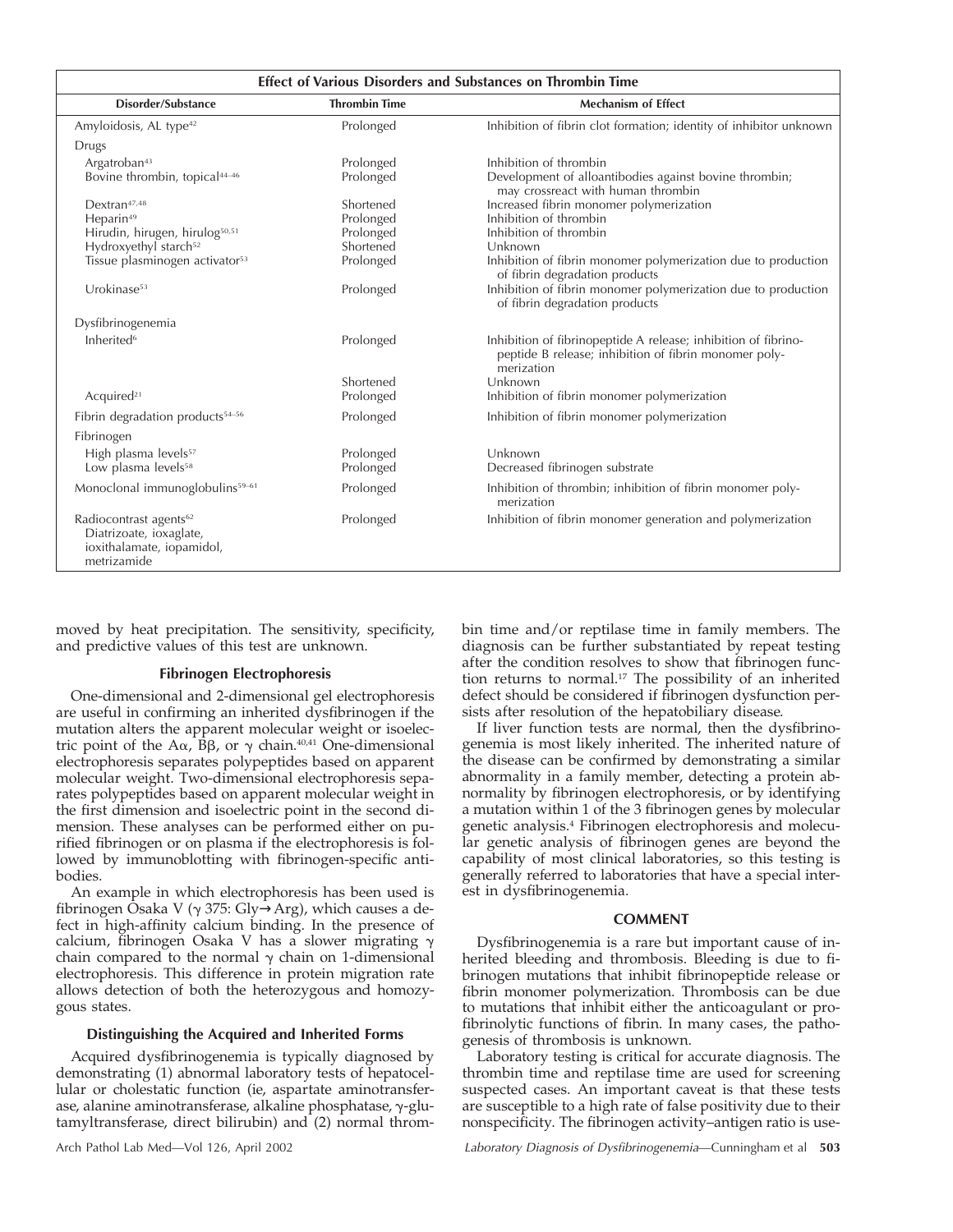ful for confirmation in most cases. Liver function testing and family studies can confirm an acquired etiology. More complex testing by specialized laboratories, such as fibrinogen protein electrophoresis and fibrinogen gene analysis, can provide a more definitive diagnosis of an inherited etiology.

This article was prepared as part of a College of American Pathologists Coagulation Resource Committee project focusing on the laboratory evaluation of coagulation disorders.

#### **References**

1. Mosesson MW. Fibrinogen structure and fibrin clot assembly. Semin Thromb Hemost. 1998;24:169–174.

2. Mosesson MW. The roles of fibrinogen and fibrin in hemostasis and thrombosis. Semin Hematol. 1992;29:177–188.

3. Doolittle RF. Fibrinogen and fibrin. Annu Rev Biochem. 1984;53:195–229.

4. Haverkate F, Samama M. Familial dysfibrinogenemia and thrombophilia: report on a study of the SSC Subcommittee of Fibrinogen. Thromb Haemost. 1995;73:151–161.

5. Gralnick HR, Connaghan DG. Hereditary abnormalities of fibrinogen. In: Beutler E, Lichtman MA, Coller BS, Kipps TJ. Williams Hematology. 5th ed. New York, NY: McGraw-Hill; 1995:1439.

6. Ebert R. Index of Variant Human Fibrinogens. Boca Raton, Fla: CRC Press; 1994.

7. Galanakis DK. Inherited dysfibrinogenemia: emerging abnormal structure associations with pathologic and nonpathologic dysfunctions. Semin Thromb Hemost. 1993;19:386–395.

8. Cote HC, Lord ST, Pratt KP. Gamma-chain dysfibrinogenemias: molecular structure-function relationships of naturally occurring mutations in the gamma chain of human fibrinogen. Blood. 1998;92:2195-2212.

9. Mosesson MW. Dysfibrinogenemia and thrombosis. Semin Thromb Hemost. 1999;25:311–319.

10. Reganon E, Vila V, Aznar J, Garrido G, Amparo E, Berenguer J. Study of the formation of fibrin clot in cirrhotic patients: an approach to study of acquired dysfibrinogenemia. Thromb Res. 1987;46:705–714.

11. Francis JL, Armstrong DJ. Acquired dysfibrinogenemia in liver disease. J Clin Pathol. 1982;35:667–672.

12. Martinez J, Palascak JE, Kwasniak D. Abnormal sialic acid content of the dysfibrinogenemia associated with liver disease. J Clin Invest. 1978;61:535–538.

13. Levy J, Pettei MJ, Weitz JI. Dysfibrinogenemia in obstructive liver disease. J Pediatr Gastroenterol Nutr. 1987;6:967–970.

14. Ashby MA, Lazarchick J. Case report: acquired dysfibrinogenemia secondary to mithramycin toxicity. Am J Med Sci. 1986;292:53–55.

15. von Felton A, Straub PW, Fricj PG. Dysfibrinogenemia in a patient with primary hepatoma: first observation of an acquired abnormality of fibrin monomer polymerization. <sup>N</sup> Engl J Med. 1969;280:405–409.

16. Gralnick HR, Givelber H, Abrams E. Dysfibrinogenemia associated with hepatoma: increased carbohydrate content of the fibrinogen molecule. N Engl J Med. 1978;299:221–226.

17. Ballard JO, Kelly GA, Kukrika MD, Sanders JC, Eyster ME. Acquired dysfibrinogenemia in a hemophiliac with hepatoma: resolution of fibrinogen dysfunction following chemotherapy. Cancer. 1981;48:686–690.

18. Dawson NA, Barr CF, Alving BM. Acquired dysfibrinogenemia: paraneoplastic syndrome in renal carcinoma. Am J Med. 1985;78:682–686.

19. Martinez J, Keane PM, Gilman PB, Palascak JE. The abnormal carbohydrate composition of the dysfibrinogenemia associated with liver disease. Ann N <sup>Y</sup> Acad Sci. 1983;408:388–396.

20. Martinez J, MacDonald KA, Palascak JE. The role of sialic acid in the dysfibrinogenemia associated with liver disease: distribution of sialic acid on the constituent chains. Blood. 1983;61:1196–1202.

21. Dang CV, Shin SK, Bell WR, Nagaswami C, Weisel JW. Fibrinogen sialic acid residues are low affinity calcium-binding sites that influence fibrin assembly. J Biol Chem. 1989;264:15104–15108.

22. Herbert JM, Bernat A, Chatenet-Duchene L. Effect of ciprofibrate on fibrinogen synthesis in vitro on hepatoma cells and in vivo in genetically obese Zucker rats. Blood Coagul Fibrinolysis. 1999;10:239–244.

23. Lee SY, Lee KP, Lim JW. Identification and biosynthesis of fibrinogen in human uterine carcinoma cells. Thromb Haemost. 1996;75:466–470.

24. Rybarczyk BJ, Simpson-Haidaris PJ. Fibrinogen assembly, secretion, and deposition into extracellular matrix by MCF-7 human breast carcinoma cells. Cancer Res. 2000;60:2033–2039.

25. Mammen EF. Coagulation defects in liver disease. Med Clin North Am. 1994;78:545–554.

26. Harrison RL, Birotte R. The thrombin clotting time. Evaluation of Thromboquik, a commercial thrombin reagent, and observations on sensitivity and on centrifugation. Am J Clin Pathol. 1988;89:81–87.

27. Blomback B. Studies on the action of thrombic enzymes on bovine fibrinogen as measured by N-terminal analysis. Arkiv Kemi. 1958;12:321–335.

28. Holleman WH, Weiss LJ. The thrombin-like enzyme from Bothrops atrox snake venom: properties of the enzyme purified by affinity chromatography on

p-aminobenzamidine-substituted agarose. J Biol Chem. 1976;251:1663–1669. 29. McDonagh J. Dysfibrinogenemia and other disorders of fibrinogen struc-

ture or function. In: Colman RW, Hirsh J, Marder VJ, Clowes AW, George JN, eds. Hemostasis and Thrombosis: Basic Principles and Clinical Practice. 4th ed. Philadelphia, Pa: Lippincott Williams & Wilkins; 2001:877.

30. Krammer B, Anders O, Nagel HR, Burstein C, Steiner M. Screening of dysfibrinogenemia using the fibrinogen function versus antigen ratio. Thromb Res. 1994;76:577–579.

31. National Committee for Clinical Laboratory Standards. Procedure for the Determination of Fibrinogen in Plasma. Approved guideline. Villanova, Pa: National Committee for Clinical Laboratory Standards; 1994. NCCLS document H30-A.

32. De Cristofaro R, Landolfi R. Measurement of plasma fibrinogen by the prothrombin-time derived method: applicability and limitations. Blood Coagul Fibrinolysis. 1998;9:251–259.

33. Desvignes P, Bonnet P. Direct determination of plasma fibrinogen levels by heat precipitation: a comparison of the technique against thrombin clottable fibrinogen with spectrophotometry and radial immunodiffusion. Clin Chim Acta. 1981;110:9–17.

34. Dintenfass L, Kammer S. Re-evaluation of heat precipitation method for plasma fibrinogen estimation: effect of abnormal proteins and plasma viscosity. J Clin Pathol. 1976;29:130–134.

35. Rampling MW, Gaffney PJ. The sulphite precipitation method for fibrinogen measurement: its use on small samples in the presence of fibrinogen degradation products. Clin Chim Acta. 1976;16:43–52.

36. Rosenson RS, Tangney CC, Hafner JM. Intraindividual variability of fibrinogen levels and cardiovascular risk profile. Arterioscler Thromb. 1994;14:1928– 1932.

37. De Bacquer D, De Backer G, Braekman L, Baele G. Intra-individual variability of fibrinogen levels. J Clin Epidemiol. 1997;50:393-399.

38. Bovill EG, McDonagh J, Triplett DA, et al. Performance characteristics of fibrinogen assays: results of the College of American Pathologists Proficiency Testing Program 1988–1991. Arch Pathol Lab Med. 1993;117:58–66.

39. Palascak JE, Martinez J. Dysfibrinogenemia associated with liver disease. J Clin Invest. 1977;60:89–95.

40. Yoshida N, Hirata H, Imaoka S, Matsuda M, Yamazumi K, Asakura S. Effect of calcium on the mobility of  $\gamma$ -chain from fibrinogen Osaka V on sodium dodecyl sulfate–polyacrylamide gel electrophoresis. Thromb Res. 1994;73:79–82.

41. Polack B, Valiron O, Concord E, Freyssinet JM, Hudry-Clergeon G. Molecular characterization of abnormal fibrinogen by two-dimensional electrophoresis. Clin Chem. 1984;30:2093–2097.

42. Gastineau DA, Gertz MA, Daniels TM, Kyle RA, Bowie EJ. Inhibitor of the thrombin time in systemic amyloidosis: a common coagulation abnormality. Blood. 1991;77:2637–2640.

43. Herrman JP, Suryapranata H, den Heijer P, Gabriel L, Kutryk MJ, Serruys PW. Argatroban during percutaneous transluminal coronary angioplasty: results of a dose-verification study. J Thromb Thrombolysis. 1996;3:367–375.

44. Flaherty MJ, Henderson R, Wener MH. Iatrogenic immunization with bovine thrombin: a mechanism for prolonged thrombin times after surgery. Ann Intern Med. 1989;111:631–634.

45. Lawson JH, Pennell BJ, Olson JD, Mann KG. Isolation and characterization of an acquired antithrombin antibody. Blood. 1990;76:2249–2257.

46. Banninger H, Hardegger T, Tobler A, et al. Fibrin glue in surgery: frequent development of inhibitors of bovine thrombin and human factor V. Br J Haematol. 1993;85:528–532.

47. Carr ME, Gabriel DA. Dextran-induced changes in fibrin fiber size and density based on wavelength dependence of gel turbidity. Macromolecules. 1980; 13:1473–1477.

48. Lindblad B, Bergqvist D, Hallbook T, Lindhagen A, Hedner U. Postoperative haemostatic changes in patients given thromboembolic prophylaxis with dextran 70—alone, or in combination with dihydroergotamine. Acta Chir Scand. 1984;150:525–529.

49. Penner JA. Experience with a thrombin clotting time assay for measuring heparin activity. Am J Clin Pathol. 1974;61:645–653.

50. Walenga JM, Hoppensteadt D, Koza M, Pifarre R, Fareed J. Comparative studies on various assays for the laboratory evaluation of r-hirudin. Semin Thromb Hemost. 1991;17:103–112.

51. Laposata M, Green D, Van Cott EM, Barrowcliffe TW, Goodnight SH, Sosolik RC. College of American Pathologists Conference XXXI on laboratory monitoring of anticoagulant therapy: the clinical use and laboratory monitoring of low-molecular-weight heparin, danaparoid, hirudin and related compounds, and argatroban. Arch Pathol Lab Med. 1998;122:799–807.

52. Strauss RG, Stump DC, Henriksen RA, Saunders R. Effects of hydroxyethyl starch on fibrinogen, fibrin clot formation, and fibrinolysis. Transfusion. 1985;25: 230–234.

53. Kane KK. Fibrinolysis: a review. Ann Clin Lab Sci. 1984;14:443–449.

54. Arnesen H. Studies on the thrombin clotting time, II: the influence of fibrin degradation products. Scand J Haematol. 1973;10:291–297.

55. Belitser VA, Lugovskoy EV, Musjalkovskaja AA, Gogolinskaja GK. Quantitation of the inhibitory effect of fibrinogen and its degradation products on fibrin polymerization. Thromb Res. 1982;27:261–269.

56. Budzynski AZ, Olexa SA, Brizuela BS. The interference of plasmic degradation products of human crosslinked fibrin with clot formation. Biochim Biophys Acta. 1979;584:284–287.

57. Carr ME, Gabriel DA. Hyperfibrinogenemia as a cause of prolonged thrombin clotting time. South Med J. 1986;79:563–570.